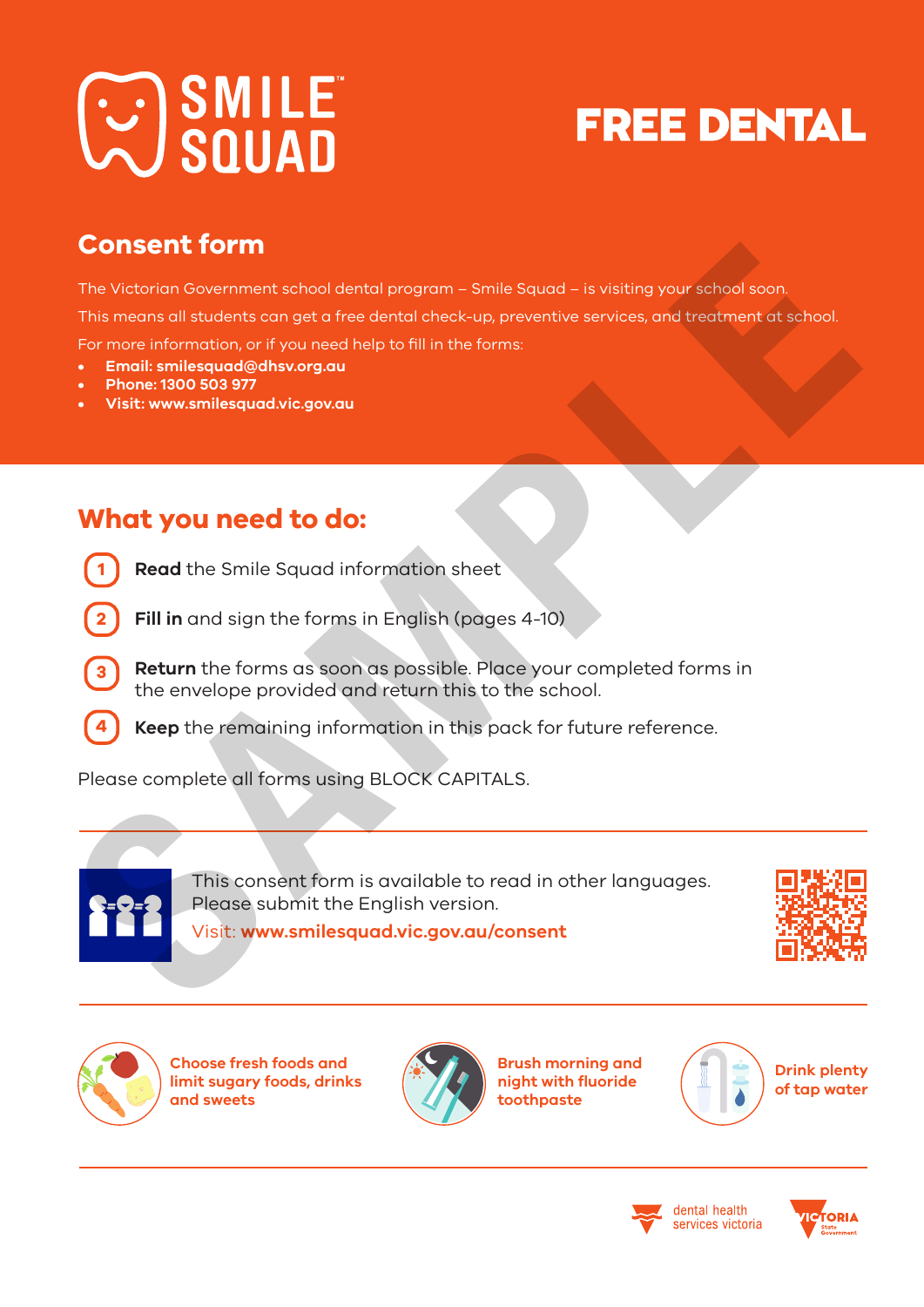Everyone deserves a healthy smile.

Tooth decay is the most common childhood disease in Australia, but it can be prevented. Regular dental check-ups can find and manage problems early.

#### **Dental services**

#### **Do I need to pay anything?**

#### **What happens at the examination (check-up)?**

| <b>Dental services</b><br>Smile Squad provides free dental services to<br>students at school during school hours. This<br>includes any general treatment that is needed.<br>Smile Squad staff include oral health therapists,<br>dental therapists, oral health educators, dental<br>assistants, and dentists.<br>Do I need to pay anything?<br>No. This is a free service for all students, provided<br>by the Victorian Government.<br>What happens at the examination (check-up)?<br>A full dental examination includes a check of a<br>student's teeth, gums, jaw and the mouth.<br>If you give consent, the following services might be<br>provided: |                                                                                                                               | wrillist the engagement or parents/guaraians<br>is encouraged, in Victoria, children who are<br>considered 'mature minors' may provide consent<br>for their own dental care. The law recognises that<br>as children become older and more mature, they<br>are more capable of making their own decisions,<br>including seeking and obtaining their own health<br>care.<br>To be considered a mature minor, the Smile Squad<br>clinician must be satisfied that the student has<br>sufficient understanding of the risks, benefits,<br>and possible complications of their condition and<br>proposed treatment to give informed consent. A<br>student may be considered capable of making<br>some dental treatment decisions but not others.<br>Where a secondary school aged student isn't<br>considered to be a mature minor by the dental<br>clinician, they will seek parent/guardian consent.<br>If you have any questions, please speak with your<br>Smile Squad provider. |  |
|-----------------------------------------------------------------------------------------------------------------------------------------------------------------------------------------------------------------------------------------------------------------------------------------------------------------------------------------------------------------------------------------------------------------------------------------------------------------------------------------------------------------------------------------------------------------------------------------------------------------------------------------------------------|-------------------------------------------------------------------------------------------------------------------------------|---------------------------------------------------------------------------------------------------------------------------------------------------------------------------------------------------------------------------------------------------------------------------------------------------------------------------------------------------------------------------------------------------------------------------------------------------------------------------------------------------------------------------------------------------------------------------------------------------------------------------------------------------------------------------------------------------------------------------------------------------------------------------------------------------------------------------------------------------------------------------------------------------------------------------------------------------------------------------------|--|
| <b>Service</b>                                                                                                                                                                                                                                                                                                                                                                                                                                                                                                                                                                                                                                            | <b>Description</b>                                                                                                            | Do parents, legal guardians or carers have to<br>attend a student's appointment?                                                                                                                                                                                                                                                                                                                                                                                                                                                                                                                                                                                                                                                                                                                                                                                                                                                                                                |  |
| Tooth cleaning                                                                                                                                                                                                                                                                                                                                                                                                                                                                                                                                                                                                                                            | A clean of the teeth to<br>remove calculus (hard<br>plaque) or tough stains                                                   | Parents, legal guardians, or carers are welcome<br>to attend if they want to, but this is not a<br>requirement. Please tick the box on the student                                                                                                                                                                                                                                                                                                                                                                                                                                                                                                                                                                                                                                                                                                                                                                                                                              |  |
| Dental x-rays                                                                                                                                                                                                                                                                                                                                                                                                                                                                                                                                                                                                                                             | X-rays (usually one for<br>each side of the mouth)<br>help to see what is<br>happening under the<br>gums and inside the teeth | details page to let us know you'd like to attend.<br>If more treatment is needed, we might ask a<br>parent, legal guardian, or carer to come to the<br>appointment.                                                                                                                                                                                                                                                                                                                                                                                                                                                                                                                                                                                                                                                                                                                                                                                                             |  |
| Fluoride varnish                                                                                                                                                                                                                                                                                                                                                                                                                                                                                                                                                                                                                                          | Fluoride varnish is painted                                                                                                   | What if a student has had dental treatment<br>recently?                                                                                                                                                                                                                                                                                                                                                                                                                                                                                                                                                                                                                                                                                                                                                                                                                                                                                                                         |  |
|                                                                                                                                                                                                                                                                                                                                                                                                                                                                                                                                                                                                                                                           | onto all teeth every six<br>months to help prevent<br>tooth decay                                                             | If a student has had a recent dental visit they can<br>be seen again by Smile Squad. They may not need<br>x-rays and other preventive services.                                                                                                                                                                                                                                                                                                                                                                                                                                                                                                                                                                                                                                                                                                                                                                                                                                 |  |
| Fissure sealants<br>A coating painted onto<br>molar teeth to help<br>prevent tooth decay.                                                                                                                                                                                                                                                                                                                                                                                                                                                                                                                                                                 |                                                                                                                               | Smile Squad can become a student's regular<br>dental provider. We will visit your school every year<br>- more often for those students who need it.                                                                                                                                                                                                                                                                                                                                                                                                                                                                                                                                                                                                                                                                                                                                                                                                                             |  |
|                                                                                                                                                                                                                                                                                                                                                                                                                                                                                                                                                                                                                                                           | Some fissure sealant<br>materials contain fluoride                                                                            | What if a student is away from school during the<br>Smile Squad vicit?                                                                                                                                                                                                                                                                                                                                                                                                                                                                                                                                                                                                                                                                                                                                                                                                                                                                                                          |  |

If extra treatment is needed, Smile Squad will discuss this and seek consent.

Smile Squad will only provide preventive services that will benefit a student.

#### **Who can provide consent?**

Parents, legal guardians, carers or mature minors may complete these forms and provide consent for examination.

Whilst the engagement of parents/guardians is encouraged, in Victoria, children who are considered 'mature minors' may provide consent for their own dental care. The law recognises that as children become older and more mature, they are more capable of making their own decisions, including seeking and obtaining their own health care.

#### **Do parents, legal guardians or carers have to attend a student's appointment?**

#### **What if a student has had dental treatment recently?**

#### **What if a student is away from school during the Smile Squad visit?**

If a student is away from school, we will see them another day or they can visit us at their local community dental agency.

Find your nearest community dental clinic at: https://www.dhsv.org.au/our-services/find-dentalclinics/clinic-search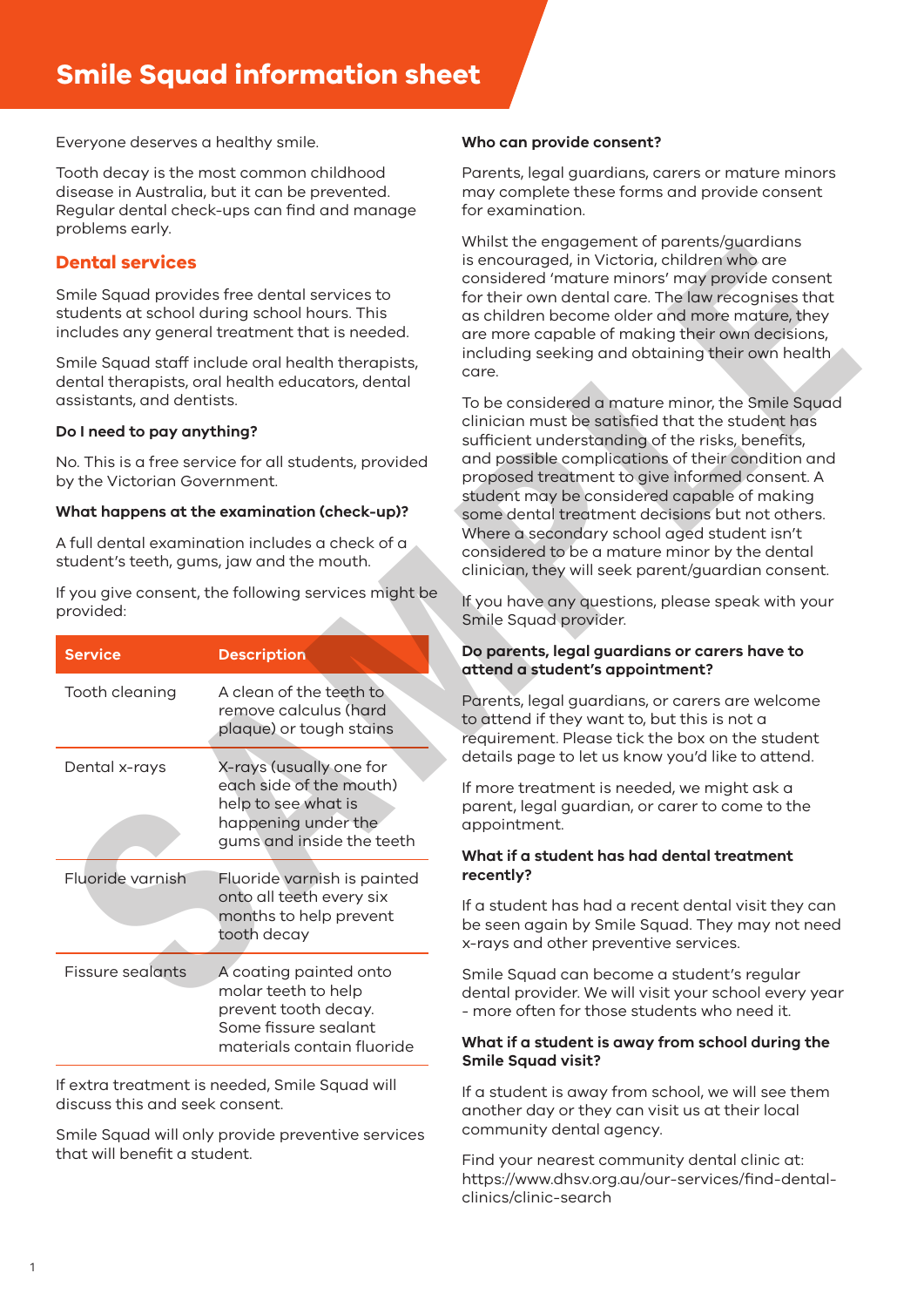#### **Child Dental Benefits Schedule (CDBS)**

#### **What is the Child Dental Benefits Schedule (CDBS)?**

The Australian Child Dental Benefits Schedule (CDBS) is a dental benefits program that provides eligible 0–17-year-olds basic dental care over a two-year period.

Smile Squad will use CDBS for eligible students.

We will make a claim on your behalf for CDBS if you sign the consent form in this pack.

#### **What if a student is not eligible for CDBS or Medicare?**

Every student will still receive free dental care. All students in government schools are eligible to see Smile Squad. There are no out-of-pocket costs.

### **Privacy**

Smile Squad is a Victorian Government program. Dental Health Services Victoria (DHSV) is delivering this program in partnership with community dental agencies.

Smile Squad will protect your privacy. They will keep your personal and health information confidential and secure. Smile Squad will store, maintain, and use this information so it meets high standards set by the *Privacy and Data Protection Act 2014* and the *Health Records Act 2001*.

We respect these laws and guidelines. They tell us when and how to collect, use, handle and destroy all personal and health information.

Smile Squad will only collect personal and health information that is necessary. Smile Squad may need to collect extra information during visits. We do this to come up with the best care plan possible.

We will collect information and store it in a student's dental record. Authorised Smile Squad personnel (from DHSV and Victorian community dental agencies) have access to this.

We will primarily use and share a student's personal and health information to:

- determine a student's dental needs, and
- provide dental care and treatment to them.

At certain times we will collect data and feedback for Smile Squad evaluation purposes and to improve our services. We will keep your identity anonymous for this.

We will remove any identifying information. We will need to share anonymised information between government agencies like DHSV, Department of Education and Training, and Department of Health. We will do this so we can learn together about the oral health of all students at school in Victoria.

Smile Squad may use or disclose a student's health information, in other circumstances, if required or permitted by law.

You may access your dental record by contacting Smile Squad. In some cases, the Freedom of Information (FOI) process may be appropriate. A copy of the DHSV privacy statement is available on the DHSV website at: https://www.dhsv.org.au/privacy

In some circumstances, Smile Squad may share information with a student's school if this is necessary to support their safety, health, and wellbeing. Information about a student that the school collects or receives in connection with the Smile Squad program will be used and managed in accordance with the school's privacy policy, available from the school. CUSSI as a extenta temperature proportion to the same of the same of the same of the same of the same of the same of the same of the same of the same of the same of the same of the same of the same of the same of the same

A student's school may also share information that the school already has with Smile Squad if this is needed to support a student's safety, health, and wellbeing during their appointment.

#### **Rights and responsibilities**

A copy of your healthcare rights is available on the Australian Commission on Safety and Quality in Health Care website.

#### **Feedback**

Please tell us what you think (good or bad), at any time. You can email feedback to smilesquad@dhsv.org.au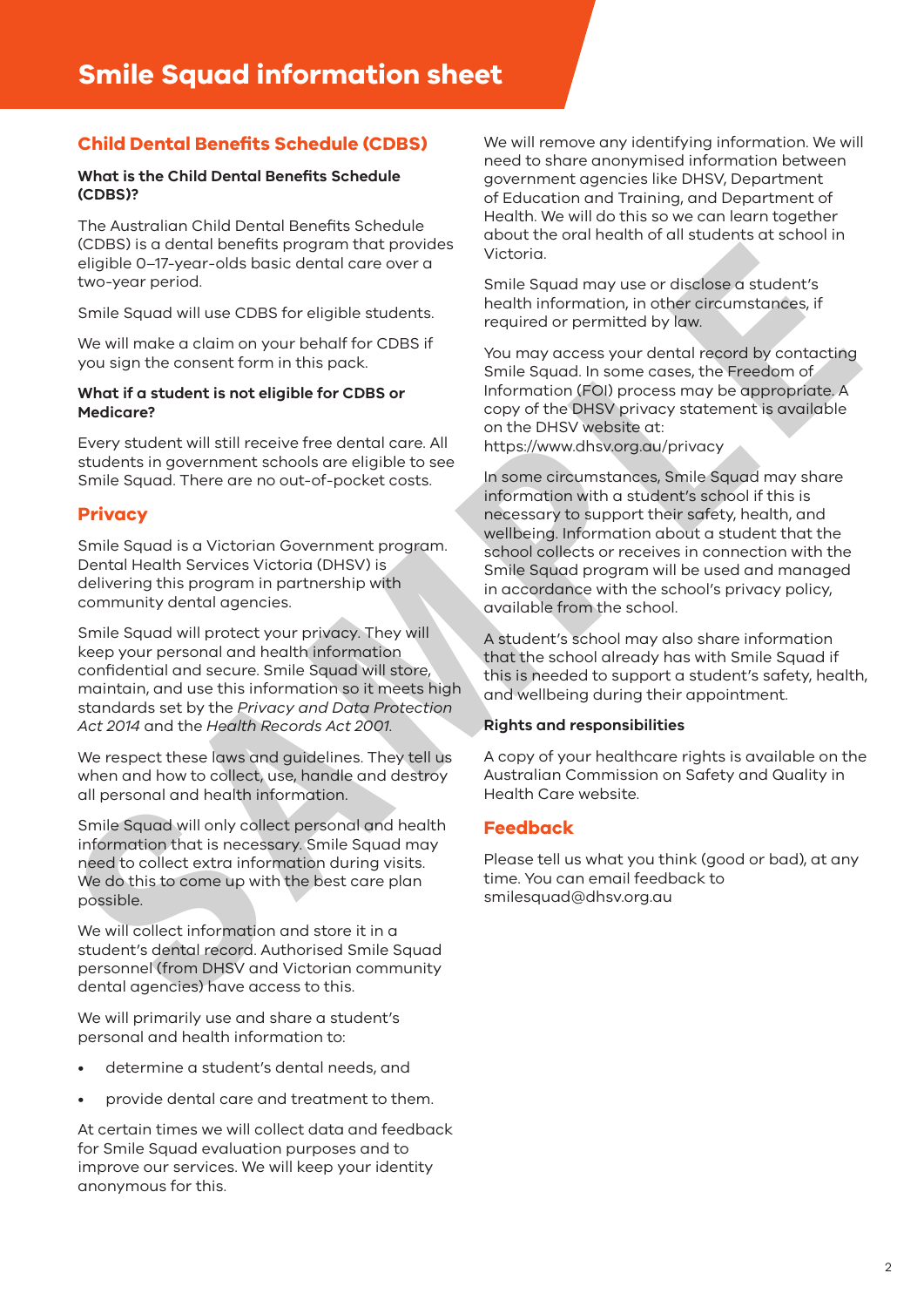This page has been left intentionally blank **SAMPLE**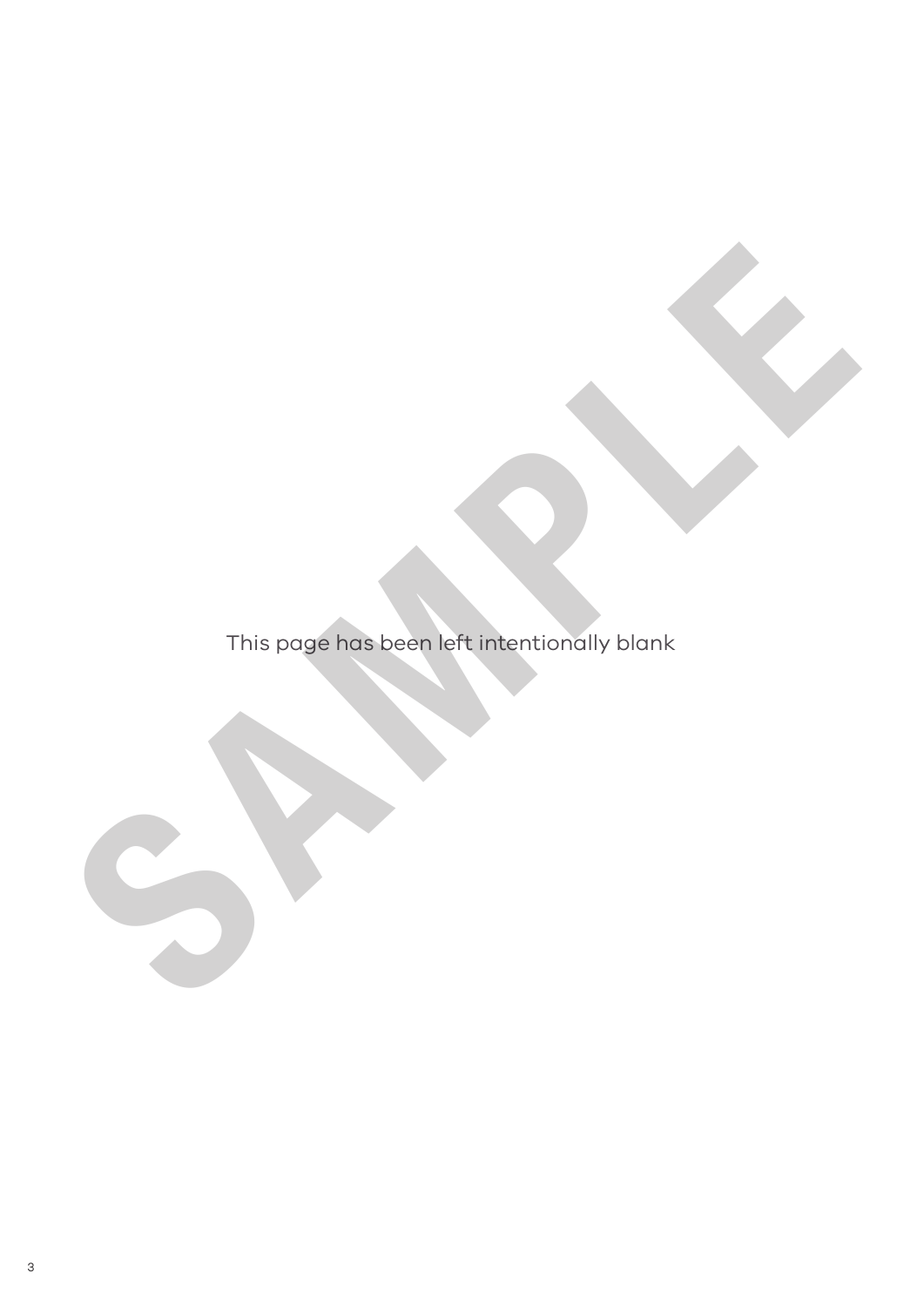### **Sign this consent form to take part in Smile Squad**

|                                                                                                                                                                                                                                                                                                          | DR number:: _<br>Office use only                                                       |
|----------------------------------------------------------------------------------------------------------------------------------------------------------------------------------------------------------------------------------------------------------------------------------------------------------|----------------------------------------------------------------------------------------|
| <b>School name:</b>                                                                                                                                                                                                                                                                                      | Grade / class:<br>(e.g. 2B)                                                            |
| <b>Student's full name:</b>                                                                                                                                                                                                                                                                              | Student's date of birth:                                                               |
| I give consent for ____<br>(student's name)                                                                                                                                                                                                                                                              | to participate in the Smile Squad school dental program.                               |
| The student can receive the following services at their school, during class time:                                                                                                                                                                                                                       |                                                                                        |
| $\bigcap$ Yes $\bigcap$ No<br>Dental examination<br>(check-up)                                                                                                                                                                                                                                           |                                                                                        |
| Note: you must say yes to a dental check-up before any other services can be provided                                                                                                                                                                                                                    |                                                                                        |
| $\bigcap$ Yes $\bigcap$ No<br>X-rays of teeth<br>Fluoride varnish*                                                                                                                                                                                                                                       | $\bigcap$ Yes $\bigcap$ No                                                             |
| $\bigcirc$ Yes $\bigcirc$ No<br><b>Fissure sealants</b><br>Tooth cleaning                                                                                                                                                                                                                                | $\bigcup$ Yes $\bigcup$ No                                                             |
| *Varnish products may not be suitable if a student has an allergy to band-aids, colophony, rosin, milk protein (casein), or has<br>severe asthma. Please let us know below.                                                                                                                              |                                                                                        |
| We are training the next generation of oral health professionals. Students might be seen by a dental/<br>oral health student working under supervision of a qualified Smile Squad clinician.<br>Do you consent for the student to be seen by a dental/oral health student?<br>$\bigcap$ Yes $\bigcap$ No |                                                                                        |
| I agree that I have, to the best of my knowledge, provided Smile Squad with all the relevant health and<br>personal information that is required to provide appropriate care.                                                                                                                            |                                                                                        |
| In giving consent, I agree that I have read this consent form and the Smile Squad information sheet. I<br>have enough information to understand the following:                                                                                                                                           |                                                                                        |
| <b>Dental services</b>                                                                                                                                                                                                                                                                                   | <b>Bulk-billing patient consent</b>                                                    |
| The types of dental services offered by Smile<br>Squad, including the benefits and risks involved,                                                                                                                                                                                                       | I will not pay any out-of-pocket costs for services<br>provided by Smile Squad.        |
| where the services will take place, and who will<br>be providing them.                                                                                                                                                                                                                                   | <b>Privacy</b>                                                                         |
| <b>Care after dental services</b>                                                                                                                                                                                                                                                                        | I have read and understood the privacy<br>information in this pack and acknowledge how |
| A Smile Squad clinician or school staff may<br>contact a parent, legal guardian, or carer if a<br>student becomes unwell at school after receiving<br>dental services, or if they require additional care<br>that cannot be managed at school.                                                           | the program will manage student healthcare<br>information.                             |
| Parent/guardian/student* signature: _                                                                                                                                                                                                                                                                    | <u> 1989 - Johann Stoff, Amerikaansk politiker († 1908)</u>                            |

#### **Dental services**

#### **Care after dental services**

#### **Bulk-billing patient consent**

#### **Privacy**

#### **Parent/guardian/student\* signature:**

#### **Parent/guardian/student\* full name: Date:** / /

\* Students aged 18 years and over, and those who are considered a mature minor for the purpose of accessing dental services can consent for themselves. This consent is valid for 12 months from the date it is signed.

#### **Bulk-billing patient consent**

Medicare requires we provide the below information to you. If you use CDBS these amounts get taken from your CDBS benefit cap:

| Service                                                  | CDBS bulk-billed fee                                                 | How much you pay |
|----------------------------------------------------------|----------------------------------------------------------------------|------------------|
| Dental examination (check-up)                            | \$54.05                                                              | \$0.00           |
| X-rays of teeth (if needed)                              | $$31.25$ per x-ray                                                   | \$0.00           |
| Fissure sealants (if needed)                             | \$47.25 (at most) per tooth                                          | \$0.00           |
| Tooth cleaning (if needed)                               | \$92.05 (at most) depending on level of cleaning needed              | \$0.00           |
| Fluoride varnish application to all teeth<br>(if needed) | \$35.45 per application<br>(up to two applications within 12 months) | \$0.00           |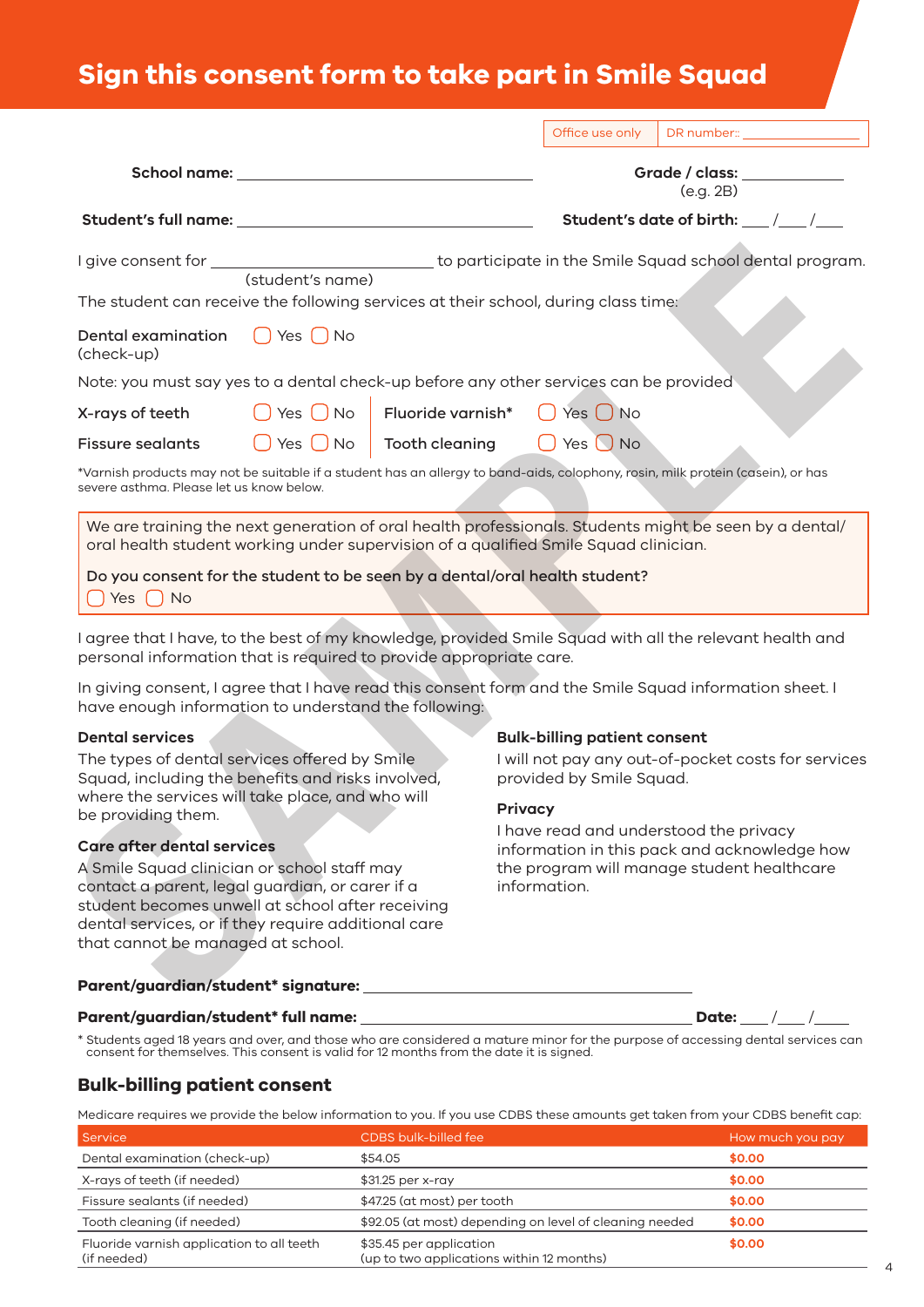### **Student details**

|                                                                                                                                                   | Grade / class: _________________<br>(e.g. 2B)                                                                                                                                                                                       |  |  |
|---------------------------------------------------------------------------------------------------------------------------------------------------|-------------------------------------------------------------------------------------------------------------------------------------------------------------------------------------------------------------------------------------|--|--|
| <b>Student details</b>                                                                                                                            |                                                                                                                                                                                                                                     |  |  |
| First name: __________________________________                                                                                                    |                                                                                                                                                                                                                                     |  |  |
| <b>Sex:</b> $\bigcap$ Male $\bigcap$ Female $\bigcap$ Other <b>Date of birth</b> : $\bigcup$ / $\bigcup$                                          |                                                                                                                                                                                                                                     |  |  |
|                                                                                                                                                   |                                                                                                                                                                                                                                     |  |  |
|                                                                                                                                                   | <u> 1989 - Johann Stoff, amerikansk politiker (* 1908)</u>                                                                                                                                                                          |  |  |
|                                                                                                                                                   | Postcode: ___________                                                                                                                                                                                                               |  |  |
| If you are a student consenting for yourself, please include:                                                                                     |                                                                                                                                                                                                                                     |  |  |
| Mobile number: ______________________________                                                                                                     | <b>Email:</b> Email: The Second Second Second Second Second Second Second Second Second Second Second Second Second Second Second Second Second Second Second Second Second Second Second Second Second Second Second Second Second |  |  |
| <b>Parent/guardian details</b>                                                                                                                    | <b>Additional parent/guardian details (optional)</b>                                                                                                                                                                                |  |  |
| First name: ______________________________                                                                                                        | First name:                                                                                                                                                                                                                         |  |  |
|                                                                                                                                                   |                                                                                                                                                                                                                                     |  |  |
| <b>Relationship to</b>                                                                                                                            | <b>Relationship to</b>                                                                                                                                                                                                              |  |  |
|                                                                                                                                                   |                                                                                                                                                                                                                                     |  |  |
|                                                                                                                                                   |                                                                                                                                                                                                                                     |  |  |
| I am a parent or guardian and would like to attend my child's appointment $\bigcap$                                                               |                                                                                                                                                                                                                                     |  |  |
| Is the student Aboriginal or Torres Strait Islander?                                                                                              | Is the student an asylum seeker or refugee?                                                                                                                                                                                         |  |  |
| ◯ No, neither Aboriginal nor Torres Strait Islander                                                                                               | No, neither asylum seeker nor refugee                                                                                                                                                                                               |  |  |
| $\bigcup$ Aboriginal                                                                                                                              | $\bigcup$ Refugee                                                                                                                                                                                                                   |  |  |
| <b>Torres Strait Islander</b>                                                                                                                     | Asylum seeker                                                                                                                                                                                                                       |  |  |
| Aboriginal and Torres Strait Islander                                                                                                             | Prefer not to say                                                                                                                                                                                                                   |  |  |
| Prefer not to say                                                                                                                                 |                                                                                                                                                                                                                                     |  |  |
| If the student does not have a Medicare card, please<br>leave this section blank.<br><b>Medicare card number:</b><br>Individual reference number: | medicare<br>1234 56789 1<br>¶ar≋JOHN:<br>Ameerik ZEN<br>2 JANE<br>AmeCintez EN<br>3 JAMES<br><b>A CITIZEN</b>                                                                                                                       |  |  |
| <b>Expiry date:</b>                                                                                                                               | 4 JESSICA A CITIZEN<br><b>VALID TO 08/2020</b>                                                                                                                                                                                      |  |  |
| Is an interpreter required? $\bigcirc$ Yes<br>No                                                                                                  |                                                                                                                                                                                                                                     |  |  |
| Preferred language: _<br><u> 1980 - Andrea Station Barbara, actor a contrador de la contrador de la contrador de la contrador de la contra</u>    |                                                                                                                                                                                                                                     |  |  |
|                                                                                                                                                   |                                                                                                                                                                                                                                     |  |  |

5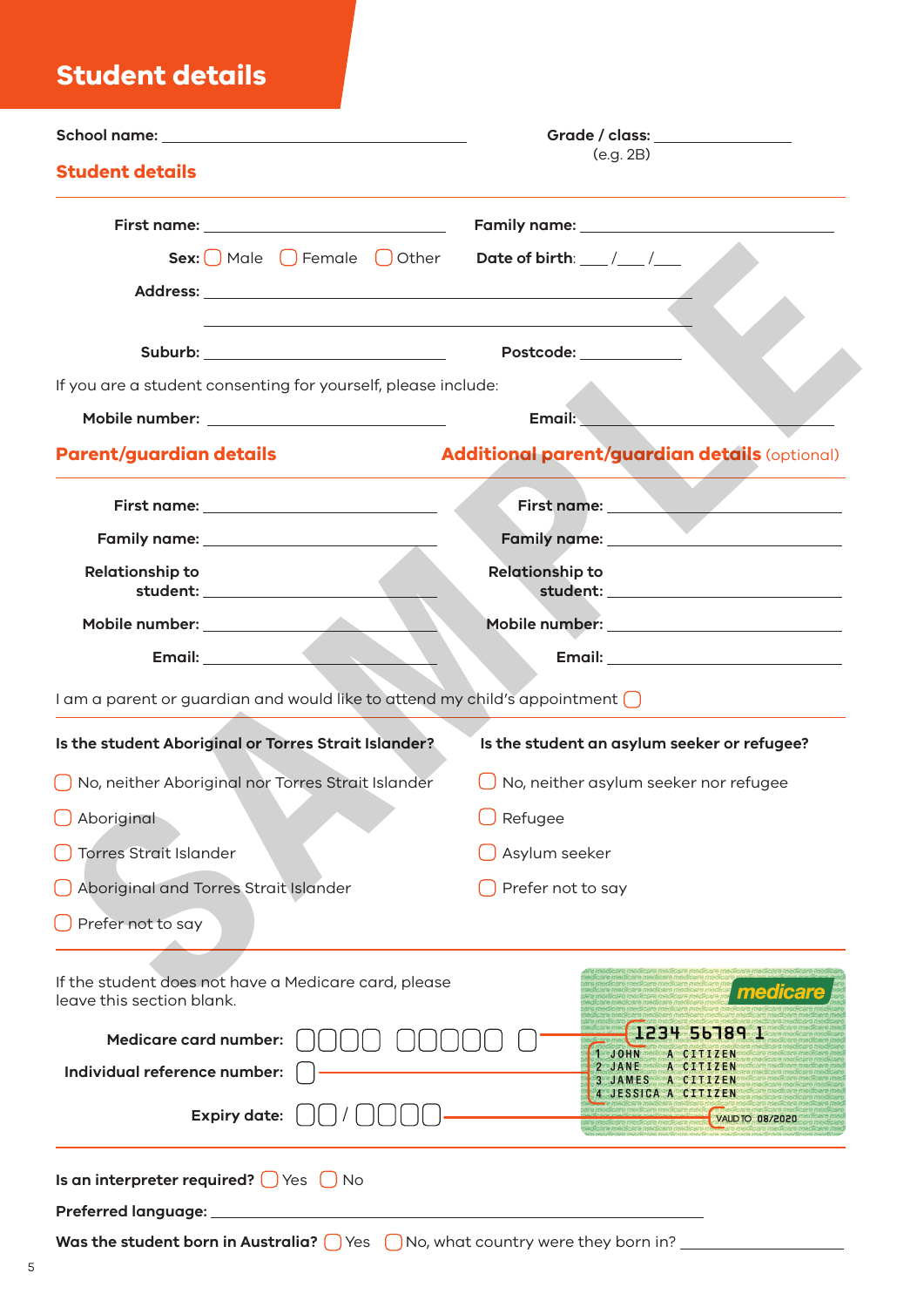### **Sign the** *bulk-billing patient consent* **form to allow Smile Squad to claim costs under Medicare**



### CHILD DENTAL BENEFITS SCHEDULE BULK BILLING PATIENT CONSENT FORM

I, the patient / legal guardian, certify that I have been informed:

- of the treatment that has been or will be provided from this date under the Child Dental Benefits Schedule;
- of the likely cost of this treatment; and
- that I will be bulk billed for services under the Child Dental Benefits Schedule and I will not pay out-of-pocket costs for these services, subject to sufficient funds being available under the benefit cap. **EXECT THE SCHEDULE BULK BILLING PATIENT SCHEDULE**<br> **EVALUATE CONSENT FORM**<br> **T**, the <u>patient *i* legal guardian,</u> certify that I have been informed:<br>
• of the treatment that has been or will be provided from this date un **SAMPLE CONSTAND BENNET ITS SCHEDULE**<br> **SAMPLE CONSTANT CONSTANT CONSTANT CONSTANT**<br> **SAMPLE CONSTANT CONSTANT FORM**<br> **SAMPLE CONSTANT**<br> **SAMPLE CONSTANT**<br> **SAMPLE CONSTANT**<br>
SAMPLE SAMPLE SAMPLE SAMPLE SAMPLE CONSTANT FOR

*I understand that I / the patient will only have access to dental benefits of up to the benefit cap.*

*I understand that benefits for some services may have restrictions and that Child Dental Benefits Schedule covers a limited range of services. I understand I will need to personally meet the costs of any services not covered by the Child Dental Benefits Schedule.*

*I understand that the cost of services will reduce the available benefit cap and that I will need* 

Patient's Medicare number

Patient / legal guardian signature

Patient's full name  $\qquad \qquad$  Full name of person signing (if not the patient)

Date

This form is valid up to 31 December of the calendar year for which it is signed.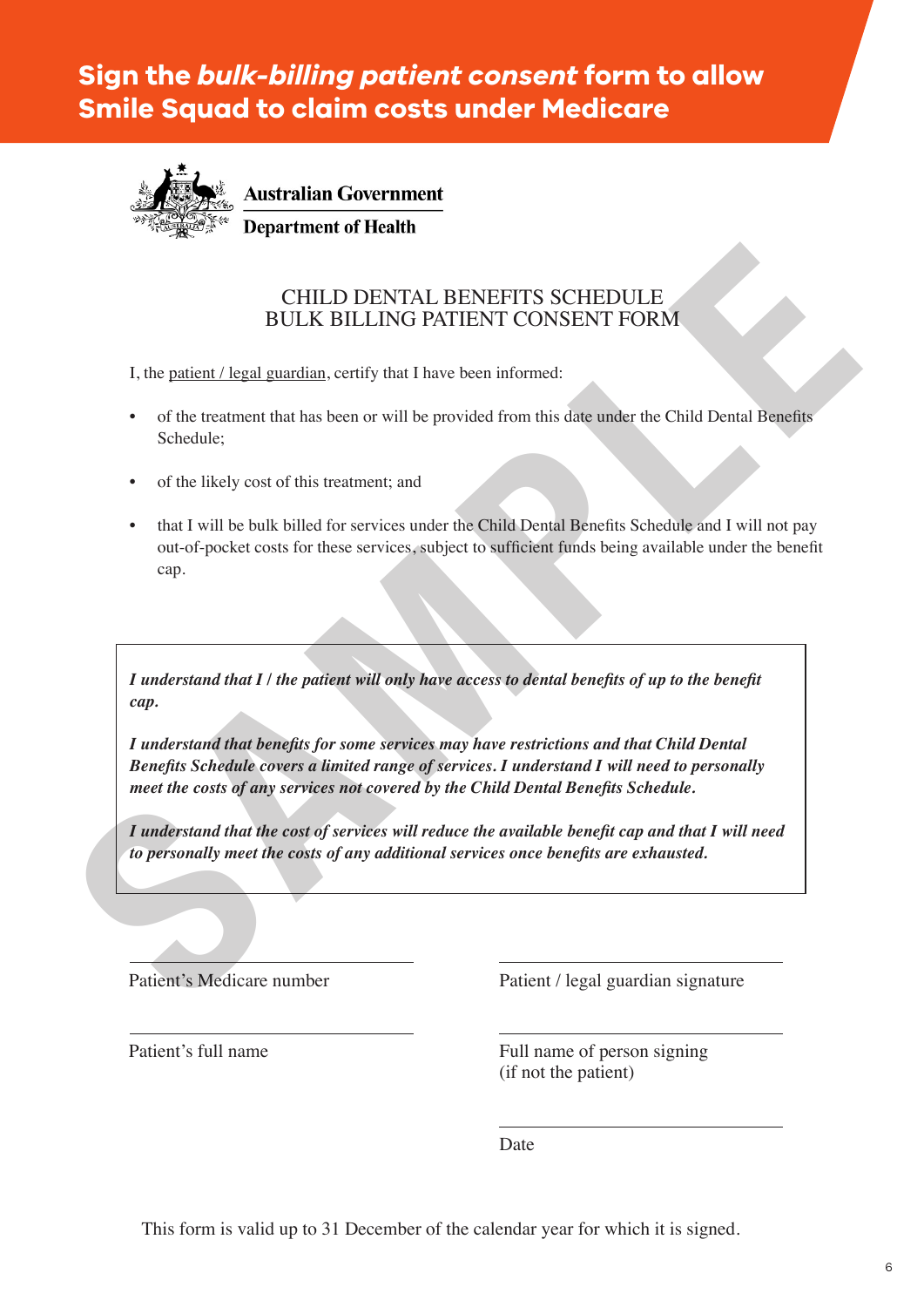### **Medical questionnaire**

**Student's full name:** 

Date of birth: <u>/ / / / / /</u>

We ask about these medical conditions as they can impact on a student's dental health or the dental care we provide. We realise that some of these questions are very personal. Please provide information to the best of your knowledge.

#### **I have personal information that I do not wish to write down. I would prefer to speak confidentially with a Smile Squad staff member about this.** Please tick box if this applies  $\bigcap$

#### **Does the student have any allergies?**

This includes food, medicines, and/or products. e.g. latex, band-aids, colophony, rosin, milk protein (casein)

| Yes | l No |
|-----|------|
|-----|------|

 $\overline{a}$  $\overline{a}$ 

 $\overline{a}$  $\overline{a}$ 

 $\overline{a}$  $\overline{a}$ 

 $\overline{a}$  $\overline{a}$ 

If yes, please provide details:

**Has the student been admitted to hospital for severe asthma in the last six months?**

 $\overline{a}$ 

 $\overline{a}$ 

∩Yes ∩No If yes, please provide details:

#### **Is the student currently taking any medications?**

This includes using an asthma inhaler/puffer

OYes ONo

If yes, please provide details:

#### **Does the student have any conditions or disabilities we need to consider when providing their treatment?**

 $\overline{a}$ 

 $\overline{a}$ 

e.g. physical disability (including requiring wheelchair access); sensory or intellectual disability; mental health or psychological condition **Shows the student have any allergies?**<br>
This includes food, medicines, and/or products. e.g. latex, band-aids, colophony, rosin, milk. protein<br>
Show yes, please provide details:<br> **SAMPLE CONSTANT CONSTANT CONSTANT OF SECU** 

### ∩Yes ∩No

If yes, please provide details: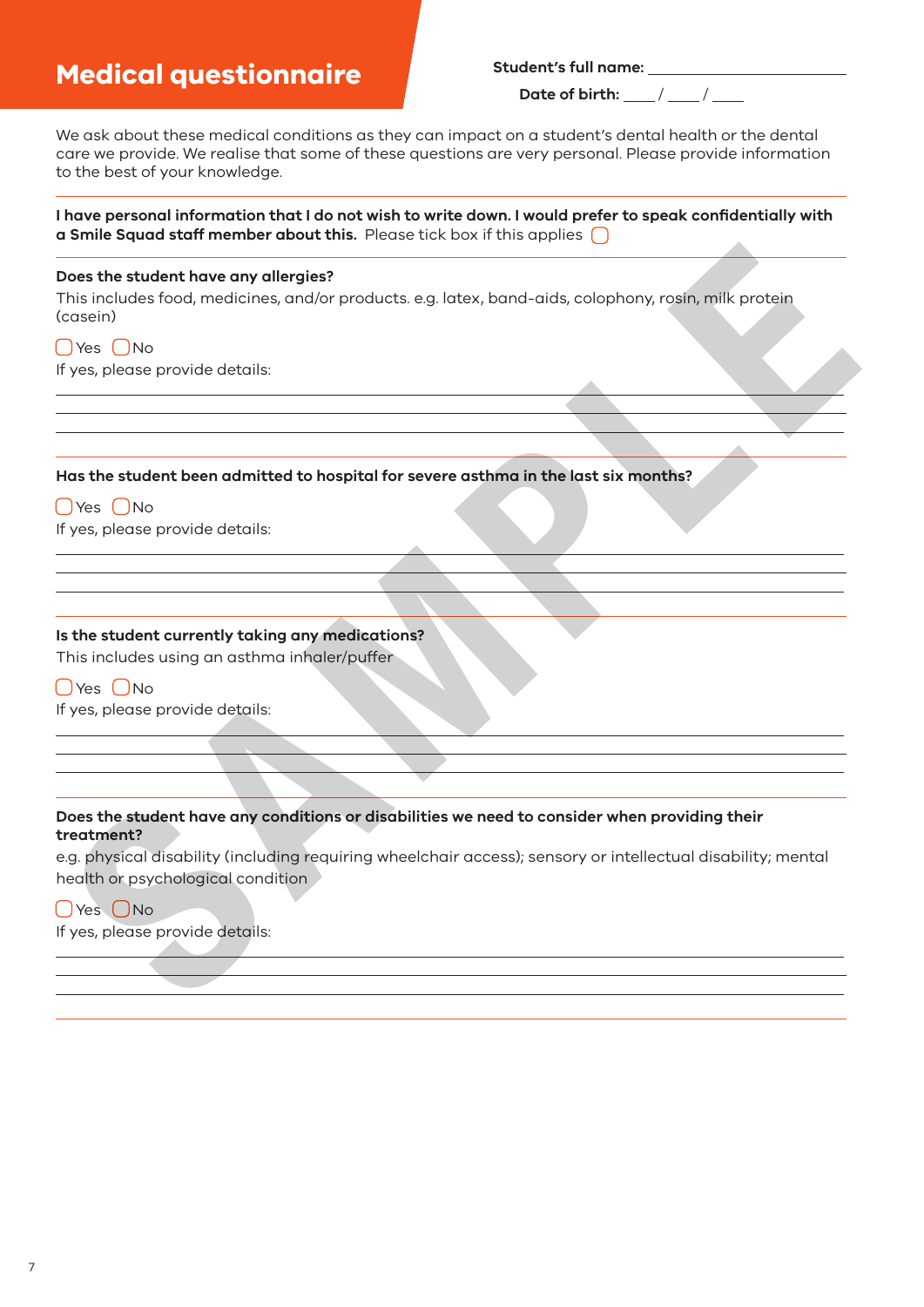| <b>Medical questionnaire</b>                                                                                       | Student's full name: _______                                |
|--------------------------------------------------------------------------------------------------------------------|-------------------------------------------------------------|
|                                                                                                                    | Date of birth: $\frac{\ }{\ }$ / $\frac{\ }{\ }$            |
| Please tick if the student has ever had any of the following:                                                      |                                                             |
| <b>Respiratory disease</b>                                                                                         | $\neg$ No<br>Yes                                            |
| e.g. asthma, lung disease, TB                                                                                      |                                                             |
| <b>Heart condition or heart murmur</b>                                                                             | Yes $\bigcap$ No                                            |
| <b>Heart surgery</b><br>e.g. artificial heart valve, pacemaker                                                     | Yes (<br>No<br>$\blacksquare$                               |
| <b>Rheumatic fever</b>                                                                                             | Yes $($<br><b>No</b>                                        |
| Low or high blood pressure                                                                                         | Yes $($<br><b>No</b>                                        |
| Treatment for cancer, including chemotherapy or radiation therapy                                                  | Yes  <br><b>No</b>                                          |
| <b>Excessive bleeding or blood disorder</b>                                                                        | Yes $\bigcup$<br><b>No</b>                                  |
| Other surgery<br>e.g. transplant, artificial joint                                                                 | Yes<br>$( )$ No                                             |
| Injury to head, neck or spine                                                                                      | Yes (<br><b>No</b>                                          |
| Seizures or epilepsy                                                                                               | Yes ( ) No                                                  |
| <b>Chronic medical condition</b><br>e.g. stroke, arthritis                                                         | Yes $\bigcap$ No                                            |
| <b>Diabetes</b><br>What type?                                                                                      | $\bigcirc$ Yes $\bigcirc$ No                                |
| <b>Kidney disease</b>                                                                                              | Yes $\bigcap$ No                                            |
| <b>Liver disease</b>                                                                                               | Yes $\bigcup$ No                                            |
| Human papillomavirus (HPV) vaccine (offered to students in<br>year 7 as part of the National Immunisation Program) | Not applicable<br>No<br>Yes                                 |
| Is the student or could the student be pregnant?                                                                   | Not applicable<br>No<br>Yes  <br>- 1                        |
| Does the student use tobacco products (smoking)?                                                                   | Yes $\bigcap$ No<br>Not applicable<br>$\Box$                |
| Does the student use e-cigarettes (vaping)?                                                                        | Not applicable<br>No<br>Yes $\begin{pmatrix} \end{pmatrix}$ |
| Does the student drink alcohol?                                                                                    | Yes $\bigcup$ No<br>Not applicable<br>$\mathbf{I}$          |
|                                                                                                                    |                                                             |

**If you have ticked yes to any of the above, please give further details:**

 $\overline{a}$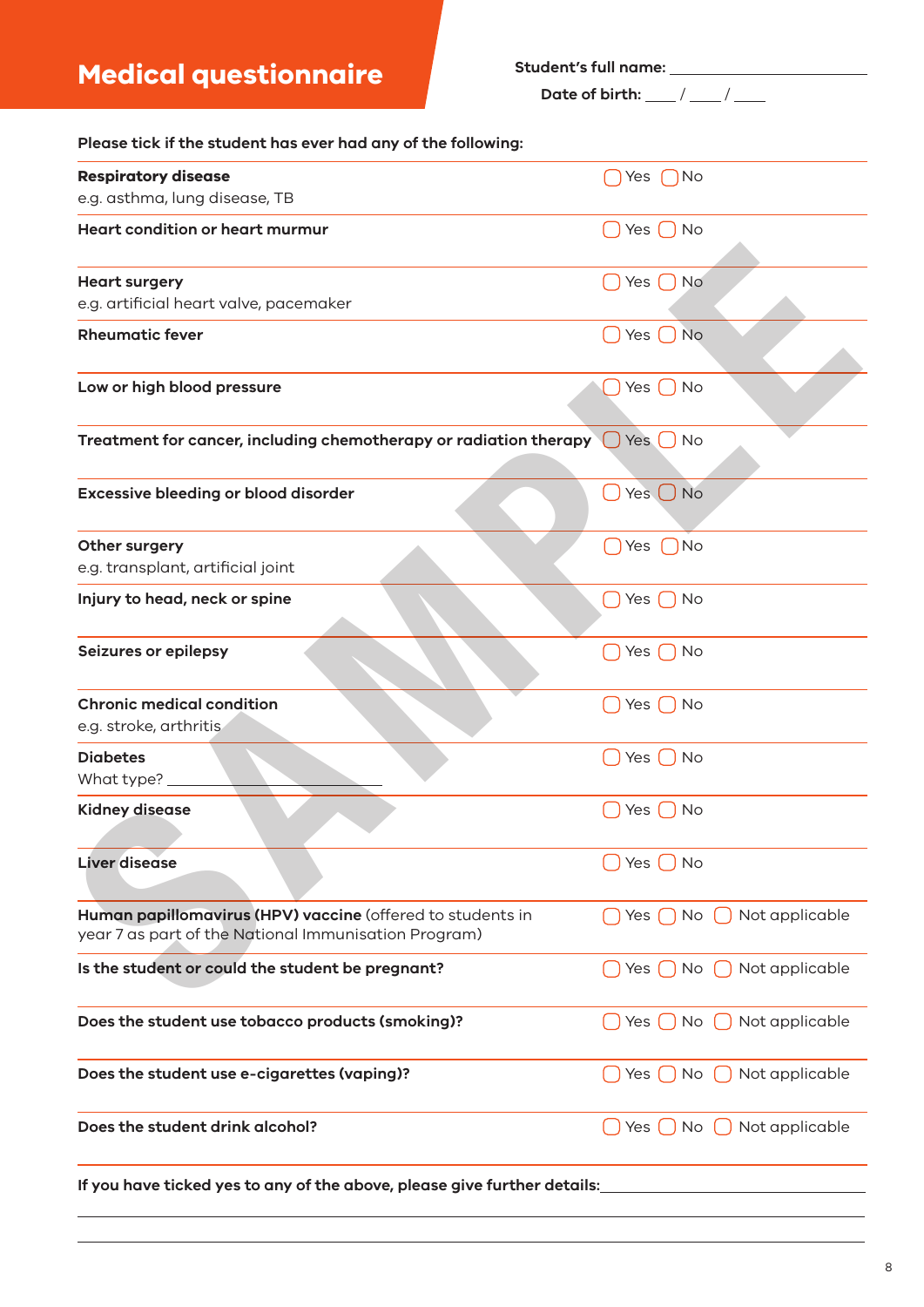## **Oral health questionnaire - Part 1**

| Student's full name: Notice that the state of the state of the state of the state of the state of the state of                                                                      |     |                                                                                             | Date of birth: $\_\_\_\_\_\_\_\_\_\_\_\_\_\_\_\_\_\_\_\_\_\_$ |
|-------------------------------------------------------------------------------------------------------------------------------------------------------------------------------------|-----|---------------------------------------------------------------------------------------------|---------------------------------------------------------------|
| Your answers to these questions help Smile Squad understand if there are any aspects of the mouth that<br>concern you. It will help us focus on the things that matter most to you. |     |                                                                                             |                                                               |
| Are you concerned that the student                                                                                                                                                  |     |                                                                                             |                                                               |
| Has pain in their mouth? (e.g. trouble sleeping because of a problem with<br>teeth)                                                                                                 |     |                                                                                             | $\bigcap$ Yes $\bigcap$<br><b>No</b>                          |
| Has <b>trouble eating or drinking</b> because of a problem with their teeth or mouth?                                                                                               |     |                                                                                             | Yes No                                                        |
| Has <b>trouble speaking</b> clearly because of a problem with their teeth or mouth?                                                                                                 |     |                                                                                             | $\bigcup$ No<br>Yes                                           |
| Has missed school or other activities because of a problem with their teeth or<br>mouth?                                                                                            |     |                                                                                             | ◯Yes ()No                                                     |
| Doesn't smile, laugh or show teeth around other students because of a problem<br>with their teeth or mouth?                                                                         |     |                                                                                             | $\bigcup$ Yes $\bigcup$ No                                    |
| Has any other problems with their teeth or mouth?                                                                                                                                   |     |                                                                                             | $\bigvee$ Yes<br>$\bigcup$ No                                 |
| If you have ticked yes to any of the above, please give further details:                                                                                                            |     |                                                                                             |                                                               |
| Your answers to these questions help us understand each student's dental experiences.<br>Has the student had their teeth checked<br>before?                                         |     | Yes - private dental clinic<br>Yes - public/community dental clinic<br>Yes - other/not sure | No                                                            |
|                                                                                                                                                                                     |     | Date of last visit, if known: ___ /___ /___                                                 |                                                               |
| Is the student currently under the care of a<br>dental specialist? e.g. orthodontist                                                                                                |     | Yes Name and address of your<br>dental specialist:                                          | No                                                            |
| Does the student have any fears or<br>sensitivities, or negative experiences during<br>or after previous dental visits we should know<br>about?                                     | Yes | Please give details: ___________                                                            | <b>No</b><br>I'm not<br>sure                                  |
| Do you have any strategies or supports<br>to help cope better in new situations? e.g.<br>favourite toy, iPhone app, book                                                            | Yes | Please give details: ____________                                                           | <b>No</b><br>I'm not<br>sure                                  |
| Is there anything else you would like us to<br>know before we check the student's teeth and<br>mouth?                                                                               | Yes | Please give details: ___________                                                            | <b>No</b>                                                     |

O Distance to nearest dental clinic

O No

Other reason - please give details:

◯ Cost

 $\overline{a}$ 

9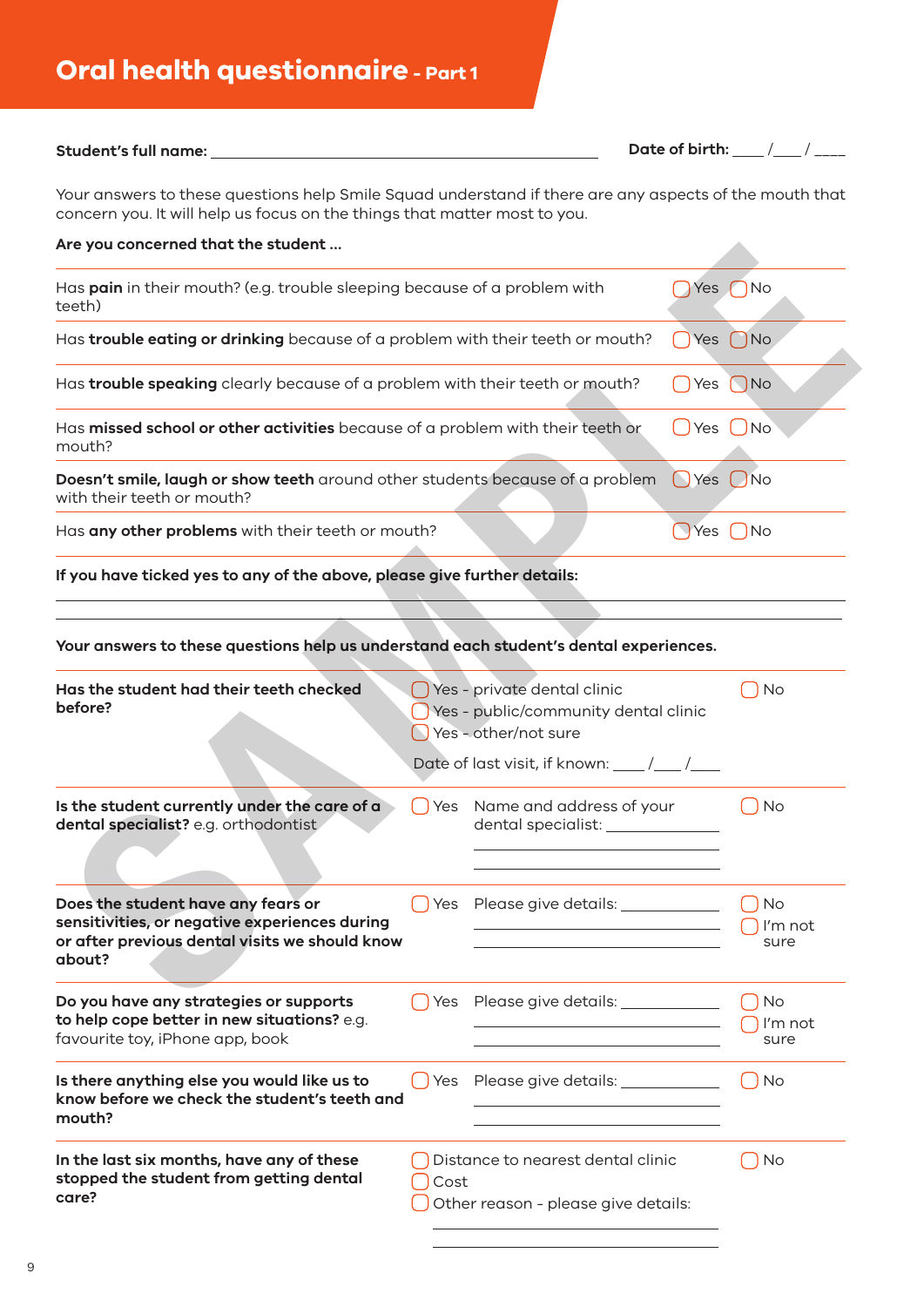### **Oral health questionnaire - Part 2**

**Student's full name: Date of birth:** / / \_\_\_\_

As well as checking teeth, Smile Squad can work out if a student is likely to get tooth decay in the future. We do this by looking at a student's current oral health, any previous treatment, and their eating, drinking and brushing habits. **Your answers to these questions help us develop the best plan to help keep teeth healthy into the future.**

| Has the student had any teeth filled or pulled<br>out due to tooth decay in the past three<br>years?                                      | If yes, please give details:<br>Yes.<br>No.<br>I'm not sure                                                                                       |
|-------------------------------------------------------------------------------------------------------------------------------------------|---------------------------------------------------------------------------------------------------------------------------------------------------|
| Does the student wear an appliance in their<br>mouth? e.g. orthodontic plate, retainer, night<br>guard, denture or mouthguard             | If yes, please give details:<br>Yes<br>No.                                                                                                        |
| Does the student play sport(s)?                                                                                                           | If yes, please give details:<br>Yes $\bigcap$ No                                                                                                  |
| How often does the student eat sugary<br>snacks in between meals?                                                                         | A few times a week<br>Three or more times a day<br>Once or twice a day<br>Almost never                                                            |
| How often does the student drink fruit<br>juice or sugar-sweetened drinks?                                                                | Three or more times a day<br>A few times a week<br>Once or twice a day<br>Almost never                                                            |
| What type of water does the student<br>drink at home?                                                                                     | Tap (unfiltered)<br><b>Bottled</b><br>Rainwater tank or bore<br>Other (e.g. filtered water)                                                       |
| How often does the student brush their<br>teeth with toothpaste?                                                                          | Once a day (morning)<br>Less than once a day<br>Once a day (evening)<br>More than twice a day<br>Twice a day                                      |
| What type of toothpaste does the<br>student use?                                                                                          | Standard fluoride toothpaste<br>Non-fluoride toothpaste<br>Don't know/not sure<br>Children's fluoride toothpaste                                  |
| What does the student usually do after<br>tooth brushing?                                                                                 | Spit out the toothpaste<br>Swallow the toothpaste<br>Rinse and spit<br>Rinse and swallow                                                          |
| Has the student had fluoride applied to<br>their teeth at a dental clinic in the last<br>six months?                                      | If yes, please give details:<br>Yes   No<br>I'm not sure                                                                                          |
| Does any family member or person<br>living in the same house as the student<br>have significant problems with their<br>teeth and/or gums? | Yes   No<br>I'm not sure                                                                                                                          |
| Does a parent or other adult help the<br>student brush their teeth?                                                                       | Yes   No<br>Not applicable                                                                                                                        |
| If yes to the above question,<br>what type of help is given?                                                                              | Put toothpaste on brush and brush their teeth<br>Put toothpaste on brush only<br>Watch and give advice<br>Other (please provide detail): ________ |
| Complete<br>Office use only                                                                                                               | Initials:<br>Date:                                                                                                                                |

Followed-up Date: / / Initials: